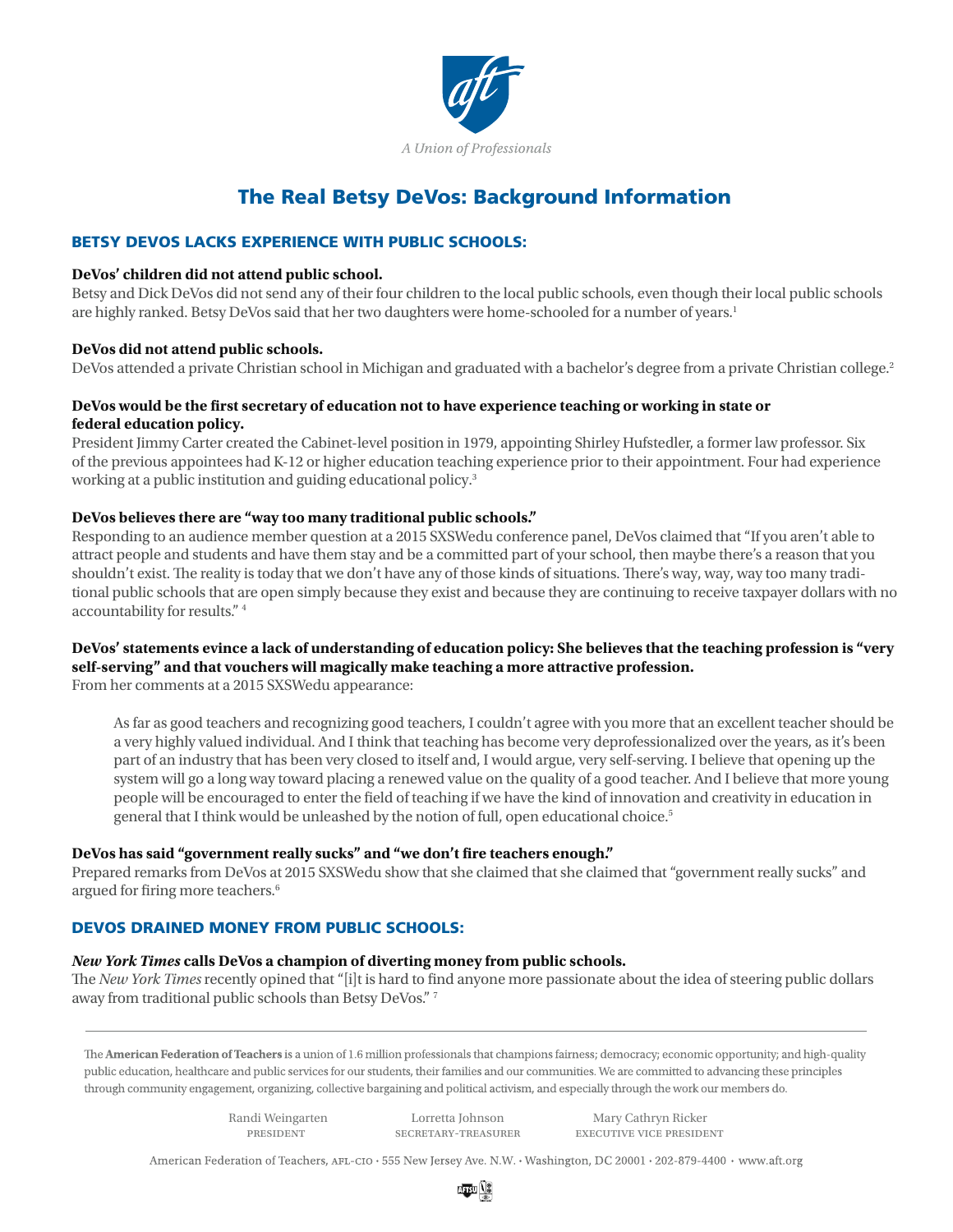## **DeVos pressured the Michigan Legislature not to postpone a tax cut for school funding.**

DeVos is described as the leading voice against postponing a 2003 tax cut for six months in order to "spare schools and local governments." From the *State Net Capitol Journal*:

PARTY LEADERS' FEUD INTENSIFIES: MICHIGAN Gov. Jennifer Granholm's (D) efforts to delay a cut in the state income tax has intensified an ongoing feud between the Democratic leader and state GOP Chairwoman Betsy DeVos. Granholm reached an agreement two weeks ago with Sen. Maj. Leader Ken Sikkema (R) to postpone the state's planned income tax cut for six months to spare schools and local governments from severe budget cuts in exchange for new tax breaks for businesses. Having lost the battle to stop the tax cut delay in the GOP-held Senate, DeVos initiated an aggressive campaign to kill the plan in the GOP-controlled House. Her efforts appear to have paid off; last week, House Republicans voted down the Granholm-Sikkema deal, instead approving additional cuts in spending on education and other programs roughly equal to the \$77 million that would be saved by suspending the tax rollback.<sup>8</sup>

#### **DeVos wants state education funds spent on private schools.**

In a 2013 interview, DeVos said that she had "never been more optimistic" about the "publicly funded, private-choice" education programs and that the movement's growth was accelerating.<sup>9</sup> In an opinion piece, she wrote, "We need reforms that provide better educational opportunities and improve academic outcome for our students. ... We should expand school choice so students could use state education funds at the public or private school of their choice." [10](#page-3-9)

## **DeVos called traditional public schools a "dead end."**

In a 2015 speech at SXSWedu, DeVos described six "inconvenient truths" that she attributed to the United States public school system. One of the six was a view that traditional public schools were a "dead end." <sup>11</sup>

## **DeVos has been described as the "four-star general" of the voucher movement.**

In 2011, *Alternet* described DeVos as "the four-star general of the pro-voucher movement." [12](#page-3-11)

## **DeVos' Great Lakes Education Project created a Twitter hashtag (#EndDPS) urging legislators to eliminate the Detroit Public Schools.**

The hashtag was created during the 2015 fight to save Detroit Public Schools. DeVos and the Great Lakes Education Project—a lobbying group she created and sat on the board of—advocated against a central oversight body for Detroit's charter schools and traditional public schools called the Detroit Education Commission[.13](#page-3-12) On Twitter, GLEP advocated for eliminating the school district, tagging tweets with the hashtag #EndDPS[.14](#page-3-13)

## **DeVos claimed that "we need to retire" Detroit Public Schools.**

Detroit Public Schools, under significant financial strain from the school choice policies pushed by DeVos, was in need of a restructuring in 2015. Instead of saving the school district, she argued in an editorial that DPS should be eliminated, proposing that "[r]ather than create a new traditional school district to replace the failed DPS, we should liberate all students from this woefully under-performing district model and provide in its place a system of schools where performance and competition create high-quality opportunities for kids." [15](#page-4-0)

## **Great Lakes Education Project worked to pass legislation that made it harder for traditional school districts to raise taxes for public schools.**

GLEP and the pro-privatization Mackinac Center for Public Policy, both funded by the DeVoses, supported a "contentious bill" in the 2015 Michigan state legislative session that included a last-minute provision to "prevent school districts and other public bodies from distributing factual information about a millage request or ballot proposal, 60 days before an election." According to the Detroit Free Press, "It's already illegal for local governments and school districts to use public funds to campaign for or against a ballot proposal. Opponents of the legislation say to also ban the dissemination of factual information is overkill and could violate free-speech rights." The DeVos-supported groups "say so-called neutral information frequently crosses the line and the intent is to stop taxpayer-funded propaganda." 16

## BETSY DEVOS WILL BE BAD FOR PUBLIC SCHOOL CHILDREN:

#### **DeVos has been called "one of the architects of Detroit's charter school system."**

DeVos was "one of the architects of Detroit's charter school system," which is "what even charter advocates acknowledge is the biggest school reform disaster in the country." According to a 2016 *New York Times* report, "Detroit schools have long been in decline academically and financially. But over the past five years, divisive politics and educational ideology and a scramble for money have combined to produced [sic] a public education fiasco that is perhaps unparalleled in the United States." Detroit's "unchecked growth of charters has created a glut of schools competing for some of the nation's poorest students, enticing them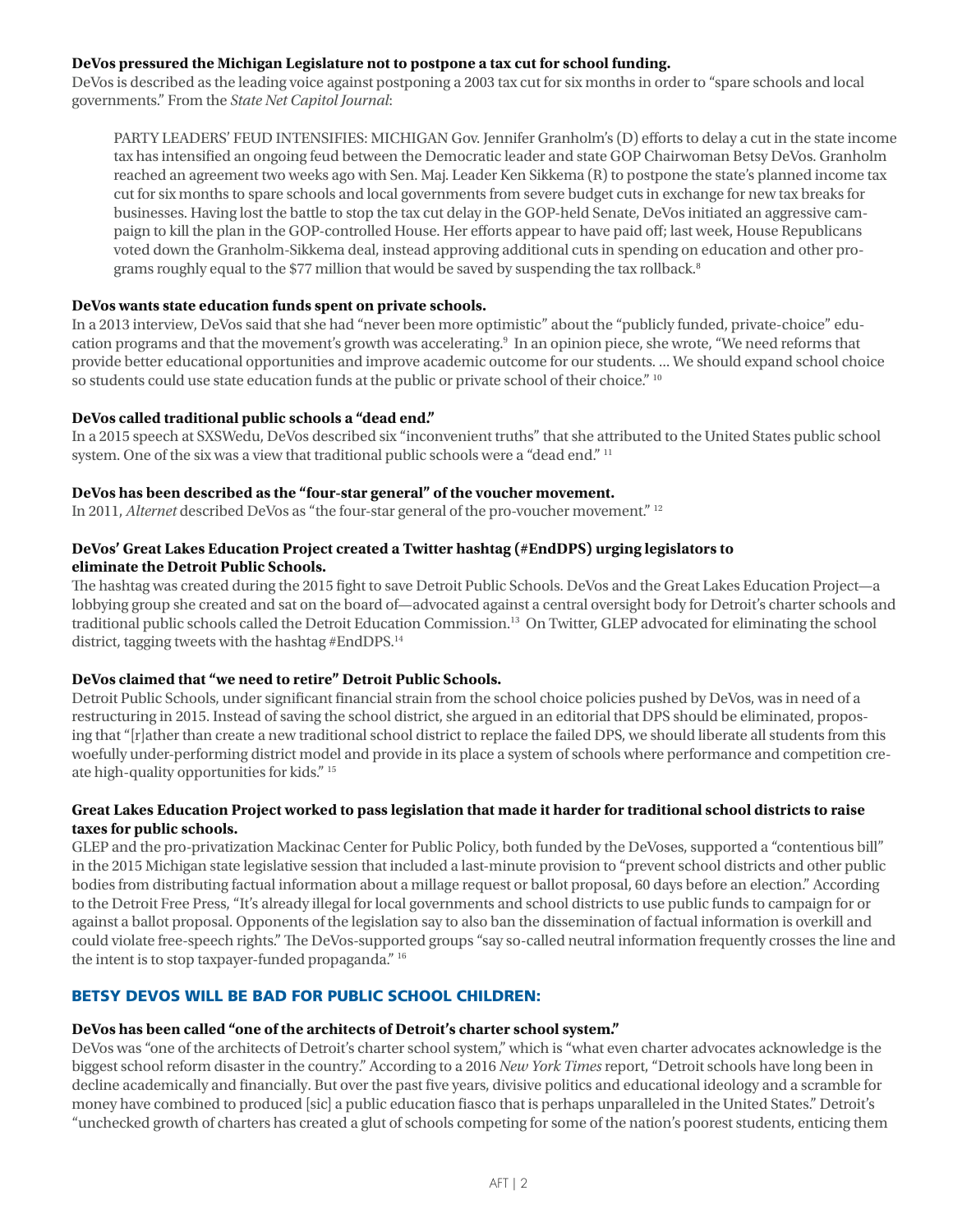to enroll with cash bonuses, laptops, raffle tickets for iPads and bicycles. Leaders of charter and traditional schools alike say they are being cannibalized, fighting so hard over students and the limited public dollars that follow them that no one thrives." <sup>17</sup> Detroit's cap on charter schools was lifted in 2011.

## **DeVos was the "main driver" of Michigan's "Wild West" charter school system.**

Douglas N. Harris, a professor of economics at Tulane University and the founding director of the Education Research Alliance for New Orleans, wrote that the situation in Detroit "is not entirely Ms. DeVos's fault, of course, but she is widely seen as the main driver of the entire state's school overhaul. She devised Detroit's system to run like the Wild West. It's hardly a surprise that the system, which has almost no oversight, has failed. Schools there can do poorly and still continue to enroll students. Also, after more than a decade of Ms. DeVos's getting her way on a host of statewide education policies, Michigan has the dubious distinction of being one of five states with declining reading scores.["18](#page-4-2)

## **Charter school leaders have not supported DeVos over concerns about her opposition to regulation.**

The Atlantic has noted that charter school leaders have remained quiet on the DeVos nomination, despite her long history as a school choice supporter. The article points out that "[charter school operator Steve] Evangelista and others in the [charter] sector also disagree with DeVos's apparent stance on charter-school regulation, which she fought in her home state of Michigan." [19](#page-4-3)

# BETSY DEVOS WILL BE ESPECIALLY BAD FOR LGBT STUDENTS.

## **DeVos sits on board of the Acton Institute, which sponsored a conference held by an anti-gay hate group.**

DeVos is a board member of the Acton Institute for the Study of Religion and Liberty and has donated \$1,284,750 to the institute from the Dick and Betsy DeVos Family Foundation. In 2010, the Acton Institute sponsored a conference by Gary DeMar's American Vision.<sup>20</sup> DeMar is listed in the Southern Poverty Law Center's "extremist files" for his extreme anti-gay views and his belief that "the execution of abortionists and their parents" should be a "long-term goal."

## **DeVos and her family are credited with launching the Family Research Council.**

Jeremy Scahill, in his book *Blackwater: The Rise of the World's Most Powerful Mercenary Army*, quotes the Family Research Council's Gary Bauer as saying, "I can say without hesitation that without Ed and Elsa [Ed and Elsa Prince, parents of Betsy De-Vos] and their wonderful children, there simply could not be a Family Research Council." <sup>21</sup>

## **Advocate called Trump's pick of DeVos "distressing to LGBT people."**

Noting her contributions to the 2004 effort to amend the Michigan Constitution to ban same-sex marriage, as well as her ties to vouchers and the Christian right, the *Advocate* called DeVos an "anti-gay activist." [22](#page-4-6)

#### **DeVos family listed as sponsors of conference promoting "ex-gay" conversion therapy.**

"The DeVoses were cited as sponsoring an annual conference advocating 'ex-gay' or reparative therapy, the discredited practice of trying to somehow alter a persons' sexual orientation. (The American Psychological Association has warned that the danger-ous therapy poses serious risk to youth, and reparative therapy on minors has been banned in several states.)" <sup>[23](#page-4-7)</sup>

#### **Dick and Betsy DeVos Family Foundation has donated \$275,000 to Focus on the Family since 1999.**

Focus on the Family has written papers defending "ex-gay" conversion therapy and has called homosexuality "preventable and treatable." <sup>24</sup>

## **Dick and Betsy DeVos donated \$200,000 to anti-gay-marriage ballot initiative in Michigan.**

"In 2004 Betsy and Dick DeVos (son of Richard, Doug's brother) led the effort to put the anti-marriage amendment on the ballot and contributed over \$200,000 to the campaign to enshrine discrimination into the Michigan constitution." <sup>[25](#page-4-9)</sup>

#### **DeVos has said gay marriage is wrong because "children need a mother and a father to love and care for them."**

DeVos' speech at the 2004 Michigan Republican state convention contained attacks on marriage equality, according to the *Associated Press*. [26](#page-4-10) She said "Republicans support traditional marriage," and "We support marriage between one man and one woman because that is the way God set it up and because children need a mother and a father to love and care for them."

#### **DeVos family donated \$500,000 to the National Organization for Marriage and \$125,000 to the Institute for Marriage and Public Policy.**

"In 2012, members of the LGBTQ community called for a boycott of the family's Amway company and its affiliates after news broke that the DeVoses had donated \$500,000 to anti-marriage equality organization National Organization for Marriage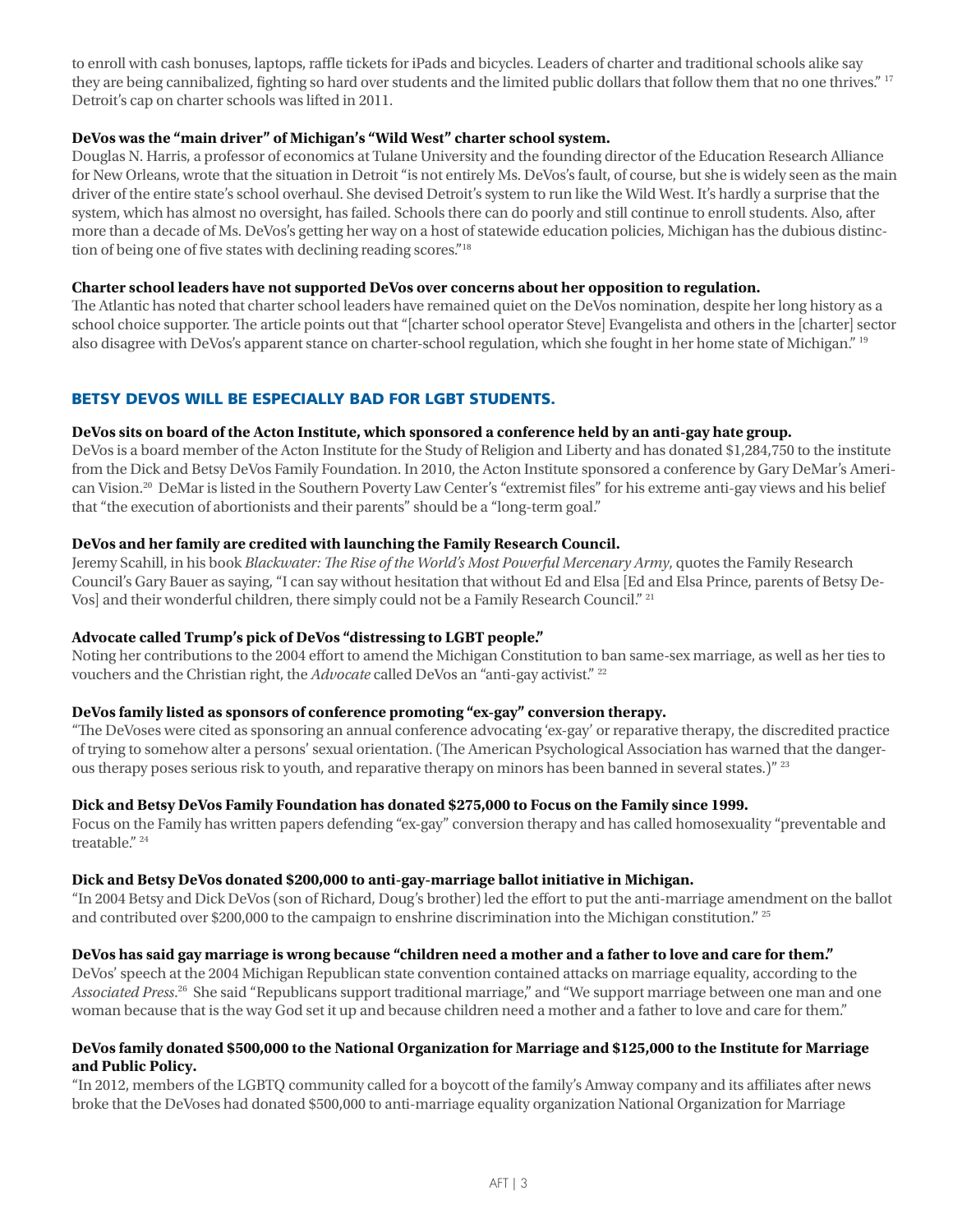(NOM)." <sup>27</sup> NOM's founder and former president, Maggie Gallagher, also founded the Institute for Marriage and Public Policy, <sup>28</sup> which has filed amicus briefs arguing against gay marriage.<sup>29</sup>

## DEVOS SUPPORTS FOR-PROFIT PUBLIC EDUCATION:

**DeVos' American Federation for Children's Policy Summit received sponsorships from K12 Inc. and Connections Academy.[30](#page-4-14)**

**At a 2001 meeting of Christian right-wing funders known as The Gathering, Dick DeVos praised K12 Inc. as a charter school operator that would work well with home-school and Christian curriculums.[31](#page-4-15)** 

**Dick and Betsy DeVos were pre-IPO investors in K12 Inc., according to Dick DeVos' 2006 financial disclosures.[32](#page-4-16)**

#### **DeVos called troubled for-profit operator Charter Schools USA a "great provider," and her lobbying group accepted \$200,000 in donations from the head of another troubled operator, White Hat Management.**

DeVos referred to Charter Schools USA, the troubled for-profit company whose CEO once owned a yacht called "Fishing 4 Schools," as a "great provider." [33](#page-4-17)

Head of the troubled Ohio charter school operator White Hat Management, David Brennan, donated \$200,000 to DeVos' All Children Matter.

According to the *Columbus Dispatch*, Brennan gave \$200,000 to All Children Matter between 2006 and 2008.[34](#page-4-18) Brennan, a former GOP operative, is the head of White Hat Management, a for-profit charter school operator. Brennan's schools are such poor performers that even the heavily Republican *Columbus Dispatch* editorial board has called out White Hat schools for "chronic poor performance." [35](#page-4-19) White Hat is known for owning the property of schools they contract with, an arrangement that one Ohio Supreme Court justice called "a fraudulent conversion of public funds into personal profit." <sup>36</sup> A clip of Brennan claiming that "education is first, last, and always a business" was shown on John Oliver's "Last Week Tonight" episode on charter schools.[37](#page-4-21)

## **DeVos has consistently supported and invested in for-profit online charter schools, which have a demonstrably poor educational track record.**

In addition to being an early investor in for-profit online charter school operator K12 Inc., DeVos has repeatedly voiced her support for online charter schools. During a 2015 interview with a Florida lobbyist, she said she supported a "full range" of education options including "charter schools, online schools, virtual schools." [38](#page-4-22) She was a board member of Jeb Bush's Foundation for Excellence in Education, a group that advocated for "online learning and virtual charter schools." [39](#page-4-23) She was also a board member of the American Federation for Children, which includes support for "virtual learning" in its vision statement. [40](#page-4-24)

DeVos' support for virtual charter schools should trouble parents, as a 2015 study from Stanford University's Center for Research on Education Outcomes found that the "majority of online charter school students had far weaker academic growth in both math and reading," a gulf that cost virtual school students 72 days of learning in reading and 180 days of learning in math per year, using a 180-day school year. [41](#page-4-25) 

<span id="page-3-0"></span>1 http://www.prwatch.org/news/2016/11/13180/5-things-know-about-billionaire-betsy-devos-trump-choice-education

<span id="page-3-1"></span>2 http://www.huffingtonpost.com/entry/betsy-devos-trump-administration\_us\_583605d6e4b09b6056001b00

<span id="page-3-2"></span>3 The appointees: Shirley Hufstedler (visiting professor of law), Terrel Bell (former high school teacher), William Bennett (professor at Boston University), Lauro Cavazos (professor at Tufts and the Medical College of Vir (worked on public education as governor of South Carolina), Rod Paige (professor at Hinds Community College), Margaret Spellings (chief education advisor in Texas), Ame Duncan (CEO of Chicago Public Schools), John King (th

<span id="page-3-3"></span>4 https://www.youtube.com/watch?v=f\_2nH4aLLDc&t=41m35s

<span id="page-3-4"></span>5 https://www.youtube.com/watch?v=f\_2nH4aLLDc&t=31m41s

- <span id="page-3-5"></span>6 http://www.federationforchildren.org/wp-content/uploads/2015/03/Betsy-SXSWedu-speech-final-remarks.pdf?e40fe9
- <span id="page-3-6"></span>7 http://www.nytimes.com/2016/11/23/us/politics/betsy-devos-trumps-education-pick-has-steered-money-from-public-schools.html

<span id="page-3-7"></span>8 State Net Capitol Journal, December 22, 2003

- <span id="page-3-8"></span>9 http://www.philanthropyroundtable.org/topic/excellence\_in\_philanthropy/interview\_with\_betsy\_devos
- <span id="page-3-9"></span>10 http://www.detroitnews.com/story/opinion/2016/02/22/devos-families-need-dps-retread/80788340/
- <span id="page-3-10"></span>11 http://www.federationforchildren.org/wp-content/uploads/2015/03/Betsy-SXSWedu-speech-final-remarks.pdf?e40fe9
- <span id="page-3-11"></span>12 http://www.alternet.org/story/150868/the\_devos\_family%3A\_meet\_the\_super-wealthy\_right-wingers\_working\_with\_the\_religious\_right\_to\_kill\_public\_education
- <span id="page-3-12"></span>13 http://www.metrotimes.com/Blogs/archives/2016/05/17/lawmakers-deciding-the-future-of-detroit-schools-accepted-thousands-from-pro-charter-devos-family

<span id="page-3-13"></span>14 https://twitter.com/GLEP\_MI/status/734803525599932416